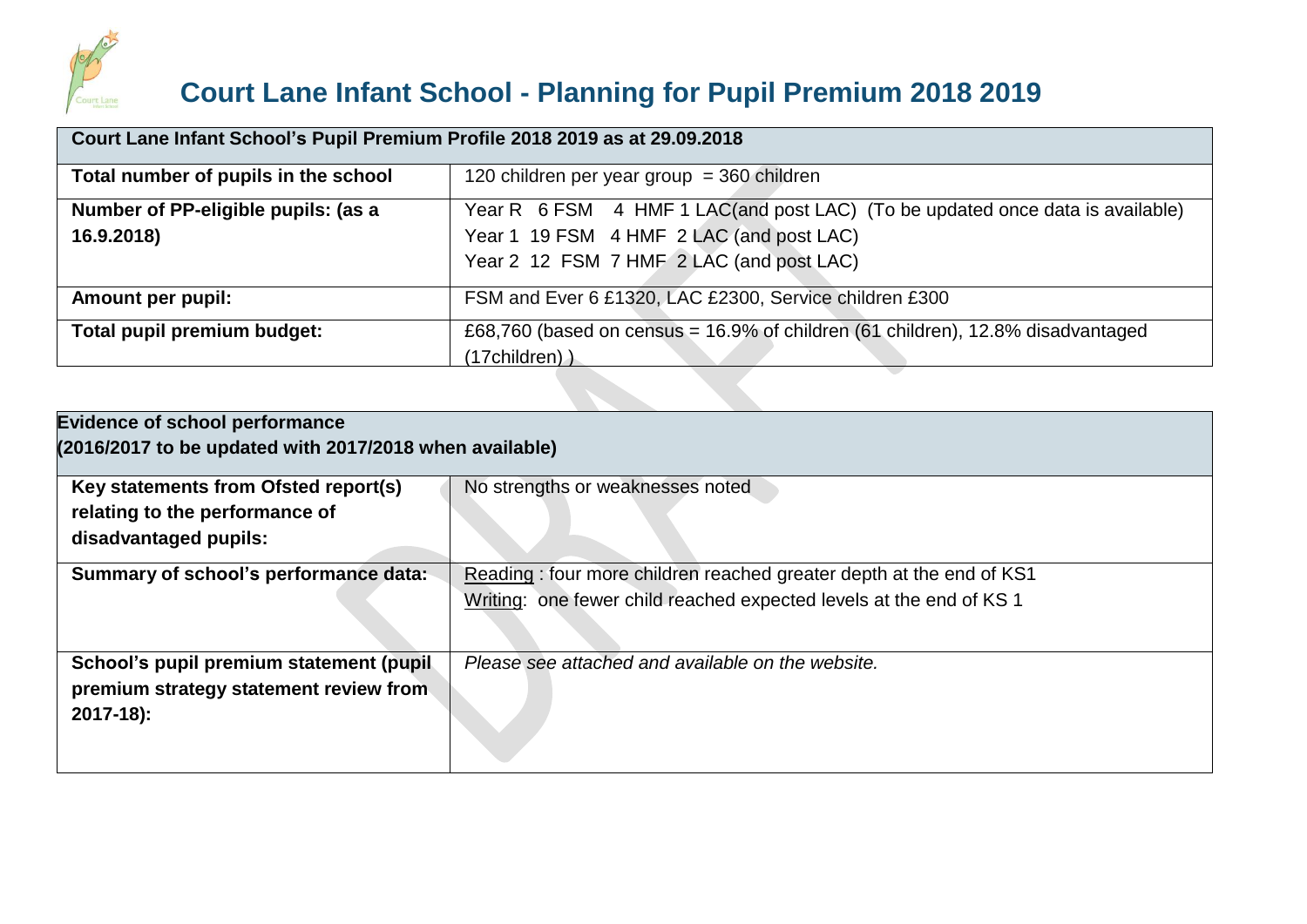## **Pupil premium strategy statement**

| 1. Summary information |               |                                  |                                               |                                  |                                  |  |  |  |
|------------------------|---------------|----------------------------------|-----------------------------------------------|----------------------------------|----------------------------------|--|--|--|
| <b>School</b>          |               | <b>Court Lane Infant School</b>  |                                               |                                  |                                  |  |  |  |
| <b>Academic Year</b>   | 2018-<br>2019 | <b>Total PP budget</b>           | £68760                                        | Date of most recent PP Review    | 6 <sup>TH</sup> November<br>2017 |  |  |  |
| Total number of pupils | 360           | Number of pupils eligible for PP | 57<br>To be updated<br>when data<br>available | Date for next PP Strategy Review | Summer 19                        |  |  |  |
|                        |               |                                  |                                               |                                  |                                  |  |  |  |

| 2. Current attainment and progress                                        |                                                                                  |                           |        |                                                                                                    |         |                                  |     |      |
|---------------------------------------------------------------------------|----------------------------------------------------------------------------------|---------------------------|--------|----------------------------------------------------------------------------------------------------|---------|----------------------------------|-----|------|
| <b>Attainment</b>                                                         | Disadvantaged Court Lane Infant (2017 2018)<br>$(21$ children: one child = 4.8%) |                           |        | Other national (all pupils / other pupils)<br>(figures for 2016 2017 to be updated when available) |         |                                  |     |      |
|                                                                           | $EXS+$<br>Higher                                                                 |                           | $EXS+$ |                                                                                                    | Higher  |                                  |     |      |
| % of pupils achieving the expected standard in reading, writing and maths | R 71.4%<br>W 47.7%<br>M 71.4%                                                    | R 15%<br>W 4.8%<br>M 9.5% |        | R 76/79%%<br>W 68/72%<br>M 75/79%                                                                  |         | R 25/28%<br>W 16/18%<br>M 21/23% |     |      |
| Progress (from EYFS to expected + – School data)                          | Disadvantaged (Court Lane Inf)                                                   |                           |        | Difference from national (highlight if sig)                                                        |         |                                  |     |      |
|                                                                           | Overall                                                                          | Low                       | Mid    | High                                                                                               | Overall | Low                              | Mid | High |
| Progress score for reading: low, middle, high                             | 71.4%                                                                            | $0\%$                     | 92.9%  | N/A%                                                                                               | 76/79%  | N/A                              | N/A | N/A  |
| Progress score for writing: low, middle, high                             | 47.7%                                                                            | $0\%$                     | 64.28% | N/A%                                                                                               | 68/72%  | N/A                              | N/A | N/A  |
| Progress score for maths: low, middle, high                               | 71.4%                                                                            | $0\%$                     | 100%   | 100%                                                                                               | 75/79%  | N/A                              | N/A | N/A  |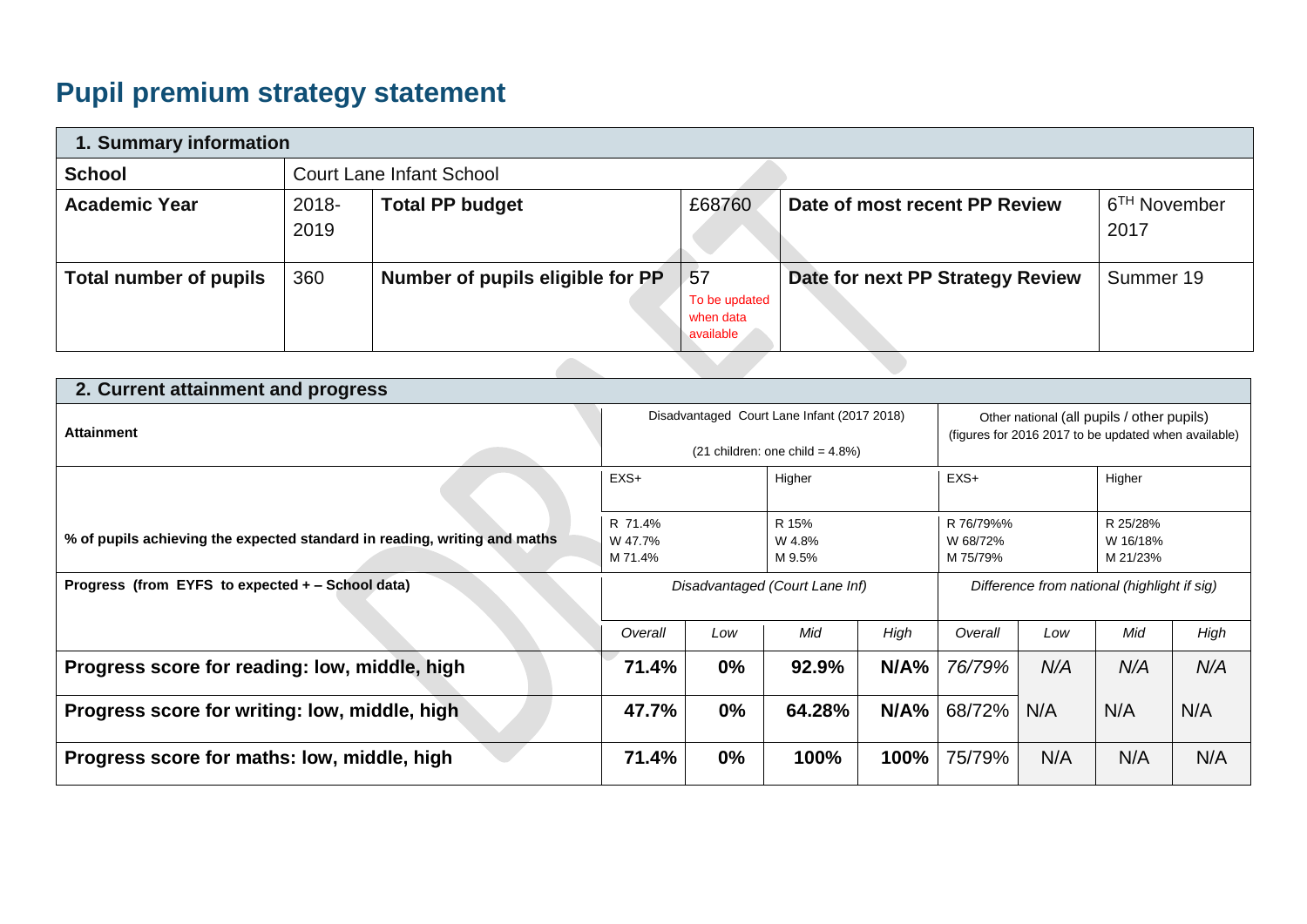|    | 3. Barriers to future attainment (for pupils eligible for PP)                               |                                                                                                                      |                                                                                                          |  |  |  |  |  |  |
|----|---------------------------------------------------------------------------------------------|----------------------------------------------------------------------------------------------------------------------|----------------------------------------------------------------------------------------------------------|--|--|--|--|--|--|
|    | In-school barriers (issues to be addressed in school, such as poor oral language skills)    |                                                                                                                      |                                                                                                          |  |  |  |  |  |  |
| А. |                                                                                             | Emotional and physical wellbeing of some children impacts on their ability to fully participate in school activities |                                                                                                          |  |  |  |  |  |  |
| В. |                                                                                             |                                                                                                                      | Some show a lack of confidence, resilience and the ability to use learning to learn behaviours           |  |  |  |  |  |  |
| C. | Some pupils lack life experiences to support rounded development and knowledge of the world |                                                                                                                      |                                                                                                          |  |  |  |  |  |  |
| D. | Some have poor language development which impacts on their speech, reading and writing.     |                                                                                                                      |                                                                                                          |  |  |  |  |  |  |
| Е  |                                                                                             | Levels are low on entry to school and therefore accelerated progress is necessary to meet age related expectations   |                                                                                                          |  |  |  |  |  |  |
|    |                                                                                             |                                                                                                                      | <b>External barriers</b> (issues which also require action outside school, such as low attendance rates) |  |  |  |  |  |  |
| F. |                                                                                             |                                                                                                                      | Parental support needs to be encouraged and developed                                                    |  |  |  |  |  |  |
| G. | Difficult home circumstances impacting on children's wellbeing                              |                                                                                                                      |                                                                                                          |  |  |  |  |  |  |
| Η. |                                                                                             |                                                                                                                      | Attendance levels are poor for a small number of children                                                |  |  |  |  |  |  |
|    |                                                                                             |                                                                                                                      |                                                                                                          |  |  |  |  |  |  |

|    | 4. Outcomes (Desired outcomes and how they will be measured)                                                                                                                                                                                                   | <b>Success criteria</b>                                                                                                                                                                                                                      |
|----|----------------------------------------------------------------------------------------------------------------------------------------------------------------------------------------------------------------------------------------------------------------|----------------------------------------------------------------------------------------------------------------------------------------------------------------------------------------------------------------------------------------------|
| А. | To ensure that children make accelerated progress in reading, writing and maths during Year 2 in order<br>to obtain aspirational targets of above 71% in reading and writing and 78% in maths at expected level<br>and diminish the difference seen in Year 1. | Above 71% reach expected level in reading, writing<br>and 78% in maths.2017/18 Disadvantaged pupils<br>Court Lane 71.4% R, 47.7% W, 71.4% M in Year 2<br>but in Year 1 only 57%R, 50% W, 57% M<br>(Nationally 76% R, 68% W, 75% M 2016/2017) |
| В. | To ensure that in Year 1 at least 4 children in reading, 5 children in writing and 3 children in maths<br>make accelerated progress to age related expectations and at least 1 child moves towards GDS in<br>reading, writing and maths.                       | Accelerated progress is evident within pupil<br>progress meetings and in outcomes against<br>baseline data in Yr R.                                                                                                                          |
| C. | Outcomes at the end of Year R are above those seen in 2018.                                                                                                                                                                                                    | Outcomes are above these figures (Reading<br>52.6%, Writing 47.4%, Maths 68.4%)                                                                                                                                                              |
| D. | Learning Behaviour Champions support the children's learning to learn behaviours - resilience, relating<br>to others, reflective, resourceful, risk taking.                                                                                                    | Data shows an improvement in these areas over<br>time                                                                                                                                                                                        |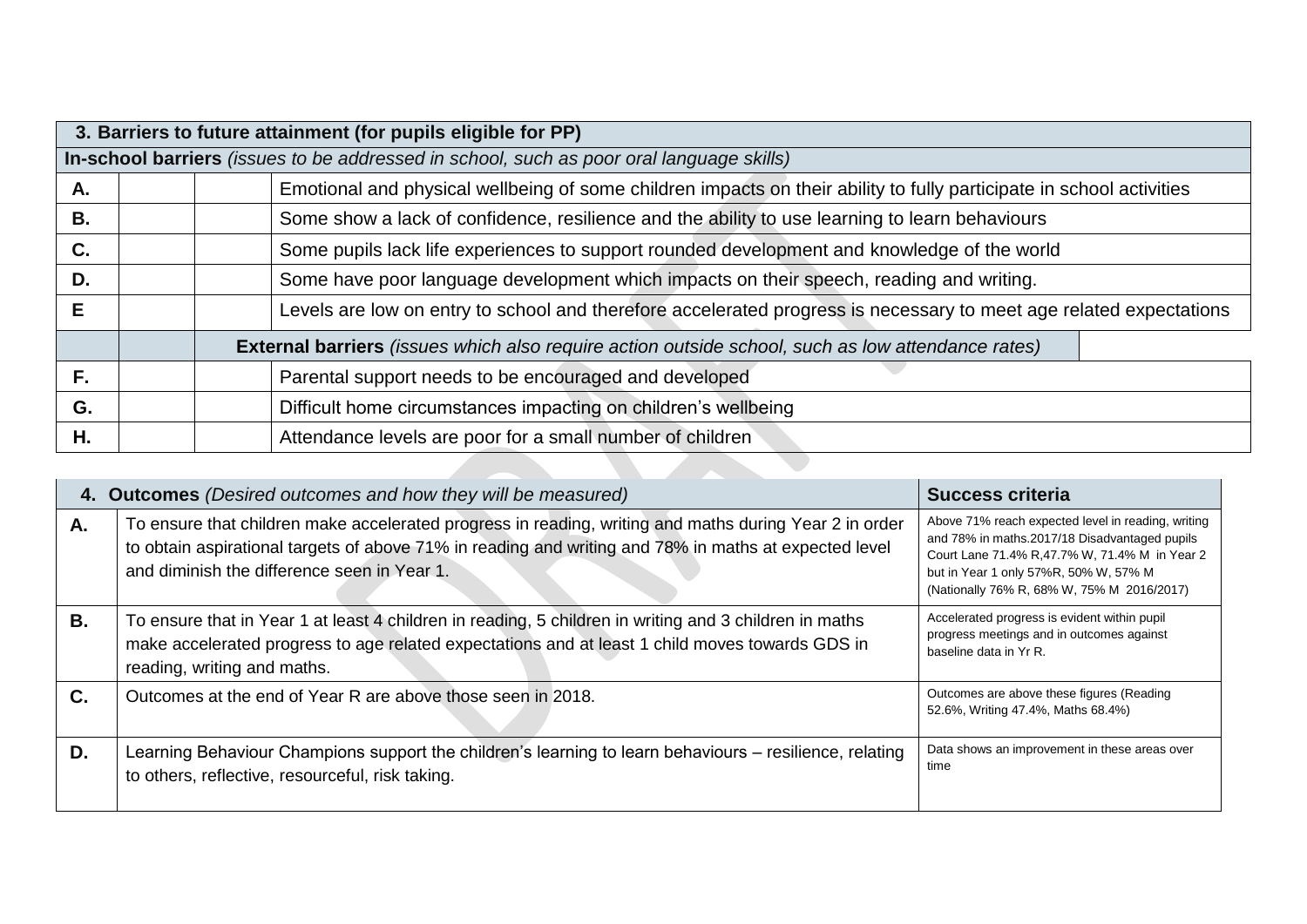| Ε.                         | progress.                                                                                                                                                                                  | SEND support for children is specific and supports the children in increasing the speed of their |                                                                                                                                                                                                         |                                                                                                           |                                                   |                                            |                        | Progress is evidenced within interventions and can<br>be seen in book scrutinises or records of<br>interventions. |  |  |  |
|----------------------------|--------------------------------------------------------------------------------------------------------------------------------------------------------------------------------------------|--------------------------------------------------------------------------------------------------|---------------------------------------------------------------------------------------------------------------------------------------------------------------------------------------------------------|-----------------------------------------------------------------------------------------------------------|---------------------------------------------------|--------------------------------------------|------------------------|-------------------------------------------------------------------------------------------------------------------|--|--|--|
|                            | 5. Planned expenditure                                                                                                                                                                     |                                                                                                  |                                                                                                                                                                                                         |                                                                                                           |                                                   |                                            |                        |                                                                                                                   |  |  |  |
| 2018 2019<br>Academic year |                                                                                                                                                                                            |                                                                                                  |                                                                                                                                                                                                         |                                                                                                           |                                                   |                                            |                        |                                                                                                                   |  |  |  |
|                            | The three headings below enable schools to demonstrate how they are using the Pupil Premium to improve classroom pedagogy, provide<br>targeted support and support whole school strategies |                                                                                                  |                                                                                                                                                                                                         |                                                                                                           |                                                   |                                            |                        |                                                                                                                   |  |  |  |
|                            | i. Quality of teaching for all                                                                                                                                                             |                                                                                                  |                                                                                                                                                                                                         |                                                                                                           |                                                   |                                            |                        |                                                                                                                   |  |  |  |
|                            | <b>Desired outcome</b>                                                                                                                                                                     | Chosen action / approach                                                                         |                                                                                                                                                                                                         | What is the evidence and<br>rationale for this choice?                                                    | well?                                             | How will you ensure<br>it is implemented   | <b>Staff</b><br>lead   | When will you<br>review<br>implementation?                                                                        |  |  |  |
| barriers                   | Further develop Quality First<br>Teaching to secure 'ordinary<br>provision' for all pupils,<br>particularly those with multiple                                                            | Staff familiarise themselves with<br>resources. Reflection is used to<br>knowledge.              | document to support QFT and utilize<br>develop and improve teaching. CPD is<br>planned to support and extend staff                                                                                      | Quality First Teaching is the most<br>important factor in improving<br>outcomes for children.             | Year Leaders and<br><b>SEND Leader</b>            | Monitored by SLT,                          | SLT,<br><b>EC</b>      | Pupil progress<br>meetings                                                                                        |  |  |  |
| pupils                     | Effectively support the emotional<br>wellbeing and self-regulation of                                                                                                                      | of restorative practice.<br>PSHE throughout the curriculum.                                      | Introduce and develop staff knowledge<br>Implement PSHE curriculum changes,<br>increasing the opportunity to develop<br>specific personal, social and emotional<br>skills. Introduce REAL PE to support | To enable children to be able to<br>learn effectively they need to in the<br>appropriate emotional state. | and develop staff<br>knowledge and<br>school J2E. | CPD used to support<br>reviewed as part of | LE<br>KG<br><b>MLT</b> | Subject leads to<br>monitor and SLT to<br>review - see J2E                                                        |  |  |  |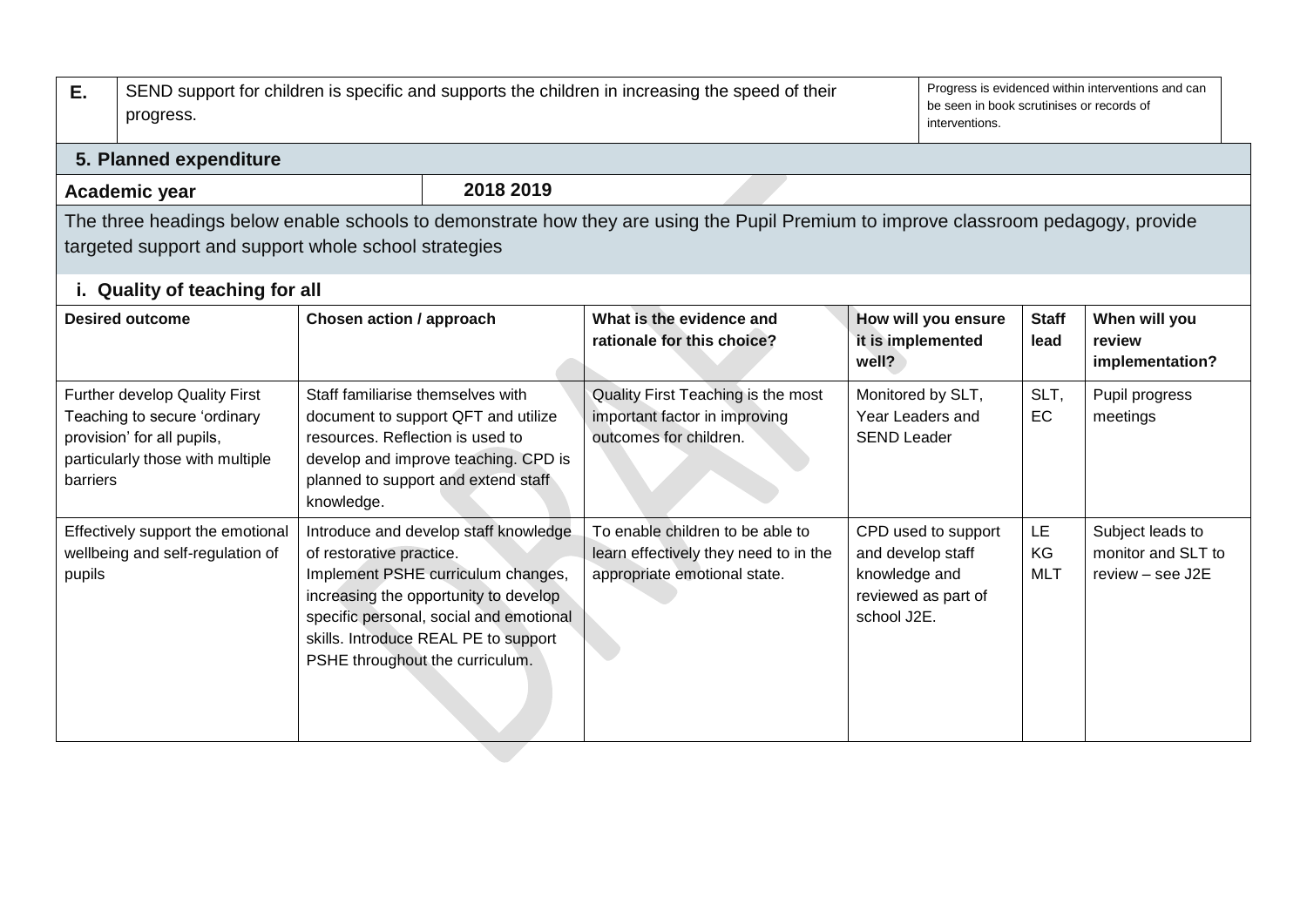| Ensure the curriculum is<br>challenging, creative,<br>meaningful, motivating and<br>memorable so that pedagogical<br>approaches, reflective practice<br>and metacognitive practices are<br>utilised.                                                                                                             | Audit is undertaken to ensure<br>progression of skills and cross<br>curricular links are evident.<br>Ensure pupil voice is evident and<br>utilised to motivate teaching and<br>learning.                                                                                                                                                     | Pupils learn best when they are<br>engaged and motivated.<br>Metacognitive practices support<br>learning and enable children to<br>develop skills to support their own<br>learning. When pupil have a voice<br>they become more engaged with<br>their learning.                                                                        | Subject Leaders, Year<br>leaders will report on<br>and discuss audit with<br>SLT and KB to ensure<br>effective<br>implementation.                     | KB<br><b>SLT</b>       | Half termly                                                                            |
|------------------------------------------------------------------------------------------------------------------------------------------------------------------------------------------------------------------------------------------------------------------------------------------------------------------|----------------------------------------------------------------------------------------------------------------------------------------------------------------------------------------------------------------------------------------------------------------------------------------------------------------------------------------------|----------------------------------------------------------------------------------------------------------------------------------------------------------------------------------------------------------------------------------------------------------------------------------------------------------------------------------------|-------------------------------------------------------------------------------------------------------------------------------------------------------|------------------------|----------------------------------------------------------------------------------------|
| Increase and improve writing<br>outcomes so that achievement<br>for pupil premium children is<br>raised<br>Increase and improve reading<br>outcomes so that achievement<br>for pupil premium children is<br>raised<br>Increase and improve maths so<br>that achievement for pupil<br>premium children in raised. | Subject leader and year groups to<br>write actions plans to improve and<br>increase the level of attainment and<br>progress, ensuring clarity around<br>targets, approaches and targeting<br>specific children.<br>CPD will be undertaken to support<br>these plans and QFT.<br>Parental engagement will be reviewed<br>to support this aim. | Pupil premium children need to<br>achieve to the best of their ability in<br>order that gaps do not open up<br>between themselves and other<br>children, therefore they need<br>teaching that will best support their<br>achievement.<br>Parental engagement is important<br>in encouraging and supporting<br>children's' development. | Action plans will be<br>monitored termly and<br>discussed at regular<br>intervals - including<br>the impact seen during<br>pupil progress<br>meetings | LWW<br>KB<br><b>SE</b> | Pupil progress<br>meetings<br>Pupil progress<br>meetings<br>Pupil progress<br>meetings |
| Methods developed to support,<br>celebrate and capture the<br>achievements of children in<br>areas outside of literacy,<br>numeracy and maths                                                                                                                                                                    | Methods to be evaluated and<br>considered and then appropriate ones<br>developed to support, celebrate and<br>track all areas of achievement.                                                                                                                                                                                                |                                                                                                                                                                                                                                                                                                                                        | <b>Total budgeted cost</b>                                                                                                                            |                        | See budget                                                                             |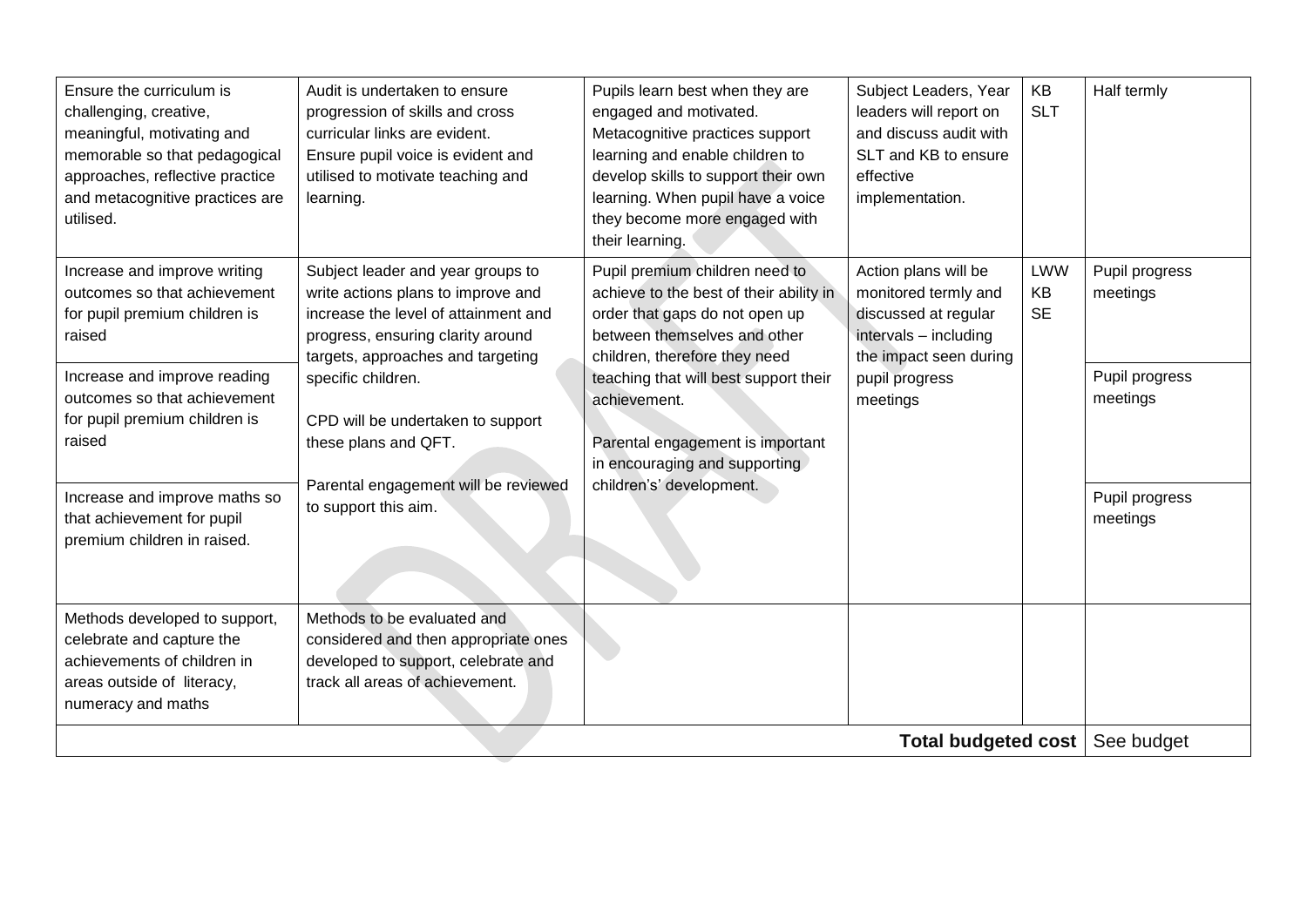| <b>Targeted support</b><br>ii.                                             |                                                                                                                                         |                                                                                                                                                                                                                                                                                                                         |                                                                                                                                                                                                                      |                              |                                                       |  |  |  |
|----------------------------------------------------------------------------|-----------------------------------------------------------------------------------------------------------------------------------------|-------------------------------------------------------------------------------------------------------------------------------------------------------------------------------------------------------------------------------------------------------------------------------------------------------------------------|----------------------------------------------------------------------------------------------------------------------------------------------------------------------------------------------------------------------|------------------------------|-------------------------------------------------------|--|--|--|
| <b>Desired outcome</b>                                                     | Chosen action / approach<br>How will you ensure<br>What is the evidence and<br>it is implemented<br>rationale for this choice?<br>well? |                                                                                                                                                                                                                                                                                                                         |                                                                                                                                                                                                                      | <b>Staff</b><br>lead         | When will you<br>review<br>implementation?            |  |  |  |
| To boost achievement and<br>reduce 'dip' evident after<br>summer holidays. | Small groups are selected and supported<br>by a teacher over for reading, writing and<br>maths.                                         | Evidence shows that children 'dip' over<br>the summer holidays and particularly<br>children who may lack support at<br>home or are not as actively engaged in<br>educational activities.                                                                                                                                | Work will be carried out by a<br>quality teacher who will use<br>assessment for learning to<br>ensure high quality teaching<br>and impact.                                                                           | LE/<br><b>KP</b>             | October half term                                     |  |  |  |
| Improve the writing attainment<br>of pupil premium children                | Writing conferencing                                                                                                                    | Some children need additional<br>individualised support and targets to<br>support their progress with reading.<br>Evidence has shown that writing<br>conferencing can support their<br>understanding of how they can<br>improve as writers.                                                                             | PP champion will release<br>teachers to support targeted<br>children. Teachers will then<br>be able to monitor and<br>support application of<br>targets within their classes.                                        | <b>LWW</b><br>$/$ KB<br>/KP  | Pupil progress<br>meetings                            |  |  |  |
| Improved attainment of targeted<br>pupil premium children                  | Small group and individual targeted<br>support                                                                                          | Some children need targeted support<br>to catch up or reach their potential.<br>This method ensures support is given<br>by experienced Teachers and TA's<br>using a variety of methods best suited<br>to the needs of the individual children.<br>including Sidney, FFT wave 3, Maths,<br>ELSA support, booster groups. | INCo / pupil premium<br>champion will identify<br>children ad set up<br>appropriate interventions.<br>Booster groups will also be<br>considered as necessary<br>and will be identified by<br>Pupil Premium Champion. | EC<br><b>SW</b><br><b>KP</b> | <b>Pupil Progress</b><br>reviews and as<br>necessary. |  |  |  |
|                                                                            |                                                                                                                                         |                                                                                                                                                                                                                                                                                                                         | <b>Total budgeted cost</b>                                                                                                                                                                                           |                              | See budget                                            |  |  |  |
| iii. Other approaches                                                      |                                                                                                                                         |                                                                                                                                                                                                                                                                                                                         |                                                                                                                                                                                                                      |                              |                                                       |  |  |  |
| <b>Desired outcome</b>                                                     | <b>Chosen action / approach</b>                                                                                                         | What is the evidence                                                                                                                                                                                                                                                                                                    | How will you                                                                                                                                                                                                         | <b>Staff</b>                 | When will you                                         |  |  |  |
|                                                                            |                                                                                                                                         | and rationale for this<br>choice?                                                                                                                                                                                                                                                                                       | ensure it is<br>implemented<br>well?                                                                                                                                                                                 | lead                         | review<br>implementation?                             |  |  |  |